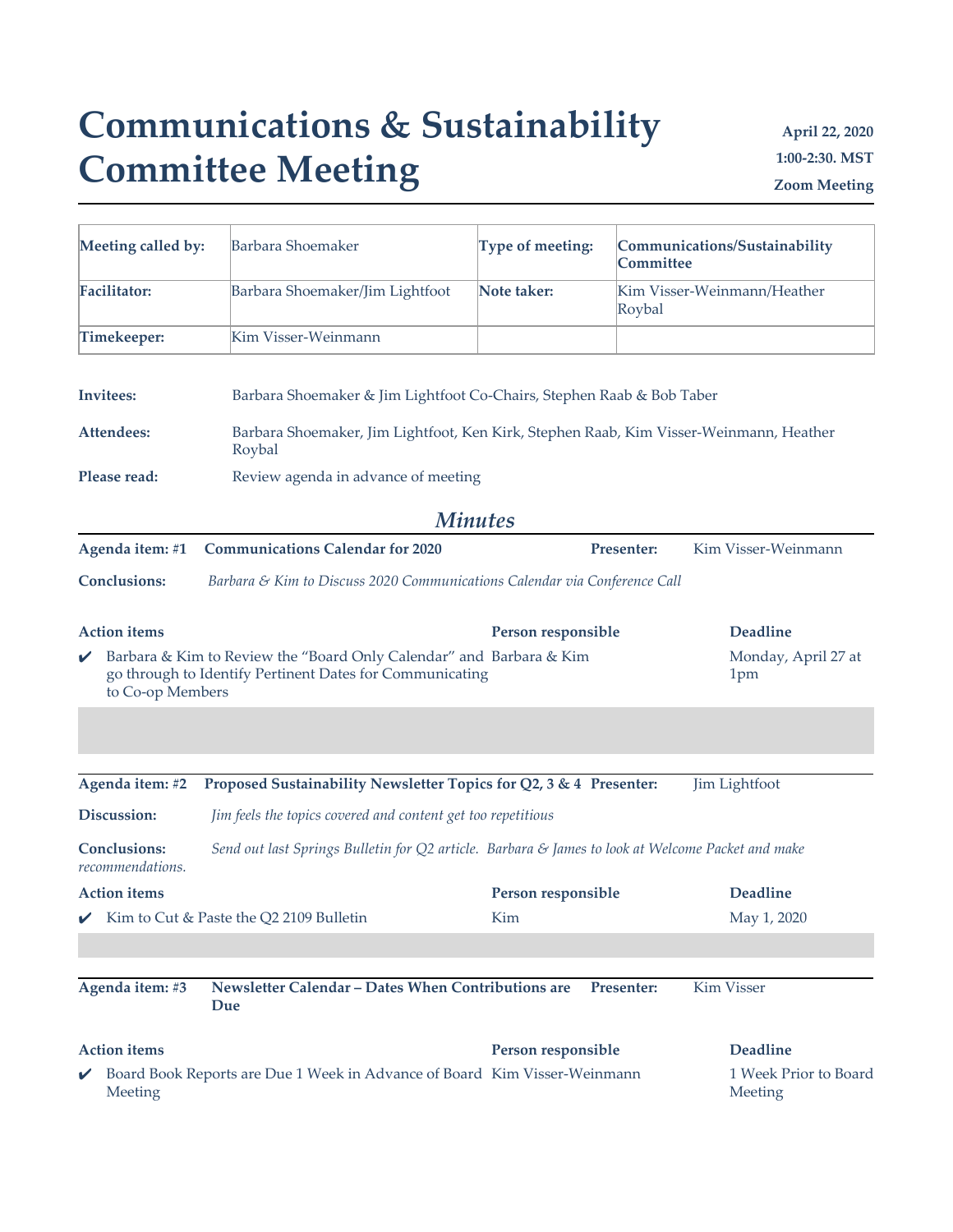| Report)                       | Newsletter Reports are Due 2 Days After Board Meetings<br>if they Differ from Board Book Reports (i.e. Presidents                                                                            |                    | 2 Days Following<br><b>Board Meeting</b> |
|-------------------------------|----------------------------------------------------------------------------------------------------------------------------------------------------------------------------------------------|--------------------|------------------------------------------|
|                               |                                                                                                                                                                                              |                    |                                          |
| Agenda item: #4               | Proposed Initiatives with OA & Club Relative to<br>Sustainability                                                                                                                            | Presenter:         | Jim & Barb                               |
| Discussion:                   | City has implemented a Restaurant Rebate Policy. Encourage Club to do the same and conduct water audits<br>and recommend that the Club consider water reuse in any future building projects. |                    |                                          |
|                               | As far as the OA, Review Tracking of Entrance Usage from 2016-2021                                                                                                                           |                    |                                          |
| <b>Conclusions:</b>           | Please reference #5                                                                                                                                                                          |                    |                                          |
|                               |                                                                                                                                                                                              |                    |                                          |
| Agenda item: #5               | <b>Ongoing Tracking of Entrance Water Usage</b>                                                                                                                                              | Presenter:         | Heather                                  |
| Discussion:<br>to the Estates | Heather has been keeping a spreadsheet since 2016 tracking the water usage at the Common Area Entrances                                                                                      |                    |                                          |
| <b>Conclusions:</b>           | Possibly by 2021 establish "commercial water allocations" after we have established the usage prior and after<br>the plantings at the Estate Entrances                                       |                    |                                          |
|                               |                                                                                                                                                                                              |                    |                                          |
| <b>Action</b> items           |                                                                                                                                                                                              | Person responsible | <b>Deadline</b>                          |
|                               | <b>Establish Commercial Water Allocations</b>                                                                                                                                                | Staff & Board      | 2021                                     |
| Agenda item: #6               | <b>Consideration of Encouraging Better Conservation</b><br>through Ending Abatements if not Using Eye On Water                                                                               | Presenter:         | Barbara & Jim                            |
| Discussion:                   | Board and Staff to review current abatement policy                                                                                                                                           |                    |                                          |
| <b>Conclusions:</b>           | Possibly abandoning the abatement policy for Owners who have not signed up for Eye On Water                                                                                                  |                    |                                          |
| <b>Action</b> items           |                                                                                                                                                                                              | Person responsible | <b>Deadline</b>                          |
|                               | Discussion at April 29, 2020 Board Meeting During Abby Board/Staff<br>Lieb line item on the Agenda                                                                                           |                    | April 2020                               |
|                               |                                                                                                                                                                                              |                    |                                          |
| Agenda item: #7               | Landscaping Classes Later In the Year                                                                                                                                                        | Presenter:         | Kim                                      |
| Discussion:                   | Possible "webinar" for fall & winter landscaping class on how to prepare your garden for winter.                                                                                             |                    |                                          |
| <b>Conclusions:</b>           | Kim to get together with Tracy Neal for his input                                                                                                                                            |                    |                                          |
| <b>Action</b> items           |                                                                                                                                                                                              | Person responsible | <b>Deadline</b>                          |
|                               | Kim/Tracy Neal to Discuss Fall/Winter Class or Webinar                                                                                                                                       | Kim                | <b>July 2020</b>                         |